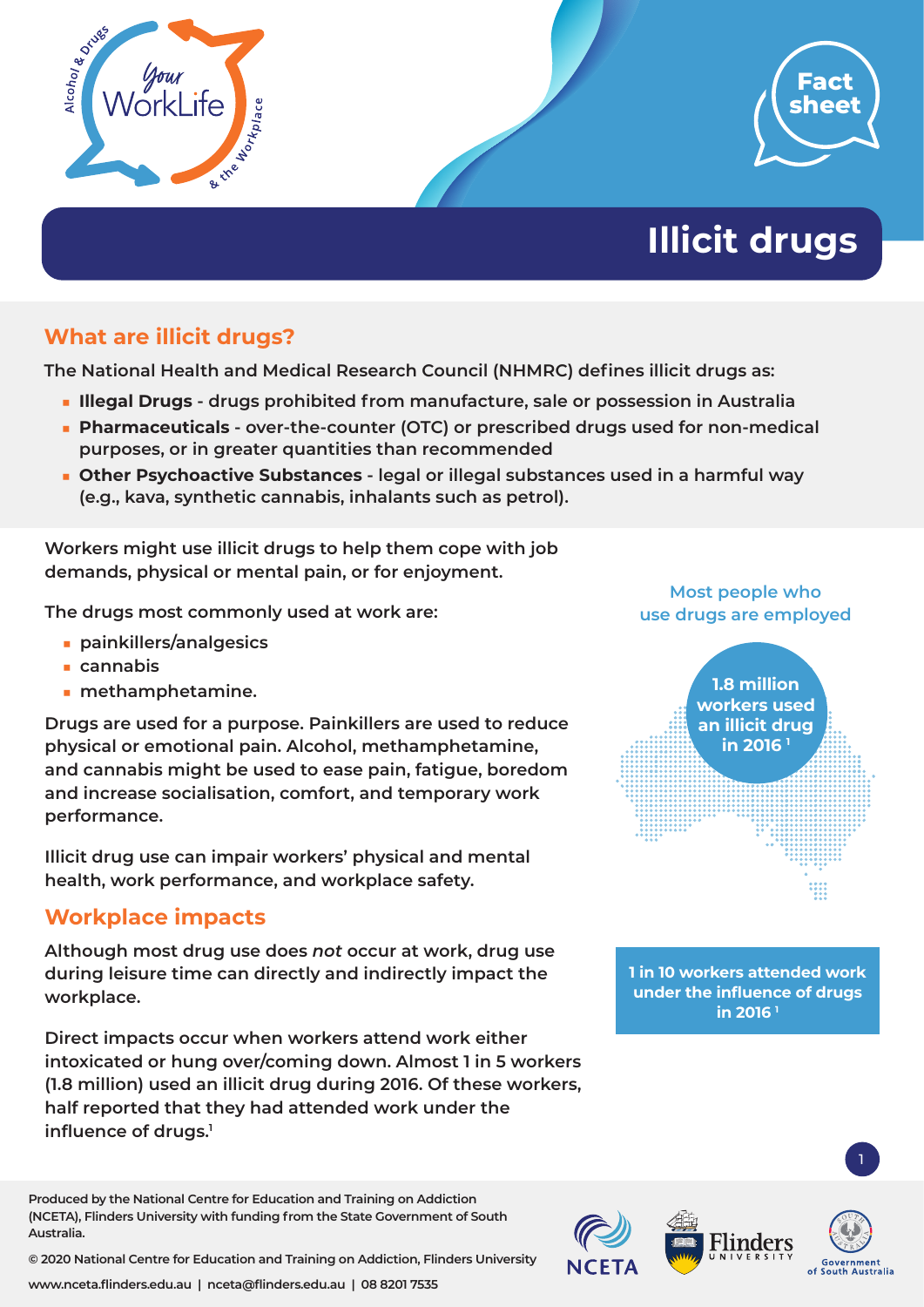

#### **Alcohol- and drug-affected workers are not fit for work**

**Workers who are intoxicated or hung over/coming down may:**

- have difficulty completing tasks, operating **machinery safely, and cooperating with coworkers, management, and the public**
- make more mistakes and increase the likelihood **of an accident, a workplace injury, and/or damaging equipment or vehicles**
- **reduce team productivity and morale.**

**Workers who use illicit drugs may be more likely to:**

- **1. experience poor mental and physical health (see [Online Learning Topic 5 Mental Health, Stress and](https://worklife.flinders.edu.au/Online-Learning/Learning-more-about-alcohol-and-drugs-mental-health-stress-and-fatigue)  [Fatigue](https://worklife.flinders.edu.au/Online-Learning/Learning-more-about-alcohol-and-drugs-mental-health-stress-and-fatigue) and [Fact Sheet:](https://worklife.flinders.edu.au/download_file/551/0) Mental Health & Alcohol and Drug Use**
- **2. be absent from work.**

#### **What contributes to drug use?**

**Workplace culture, working conditions, and individual behaviours and beliefs all interact to shape workers' drug use. These influences may be harmful to individual workers and the working environment, and workers in some industries are more likely to use illicit drugs than others.** 

**Workers most likely to use illicit drugs are:**

- **Male**
- **Young (aged under 30)**
- **Tradies.1**

**Increasingly, mid-aged and older workers are using illicit drugs, misusing pharmaceuticals, or drinking at risky levels.** 

**Produced by the National Centre for Education and Training on Addiction (NCETA), Flinders University with funding from the State Government of South Australia.** 

**© 2020 National Centre for Education and Training on Addiction, Flinders University**

**Intoxicated workers need to be immediately removed from the work environment.** 

**See How-to-Guide[: Critical](https://worklife.flinders.edu.au/download_file/623/0)  [Alcohol & Drug Situations](https://worklife.flinders.edu.au/download_file/623/0) for more information.** 

**Drug-related absenteeism costs Australian businesses an estimated \$1bn per year.4**

> **Work demands | conditions | policy**

**Individual attitude | behaviour | beliefs**



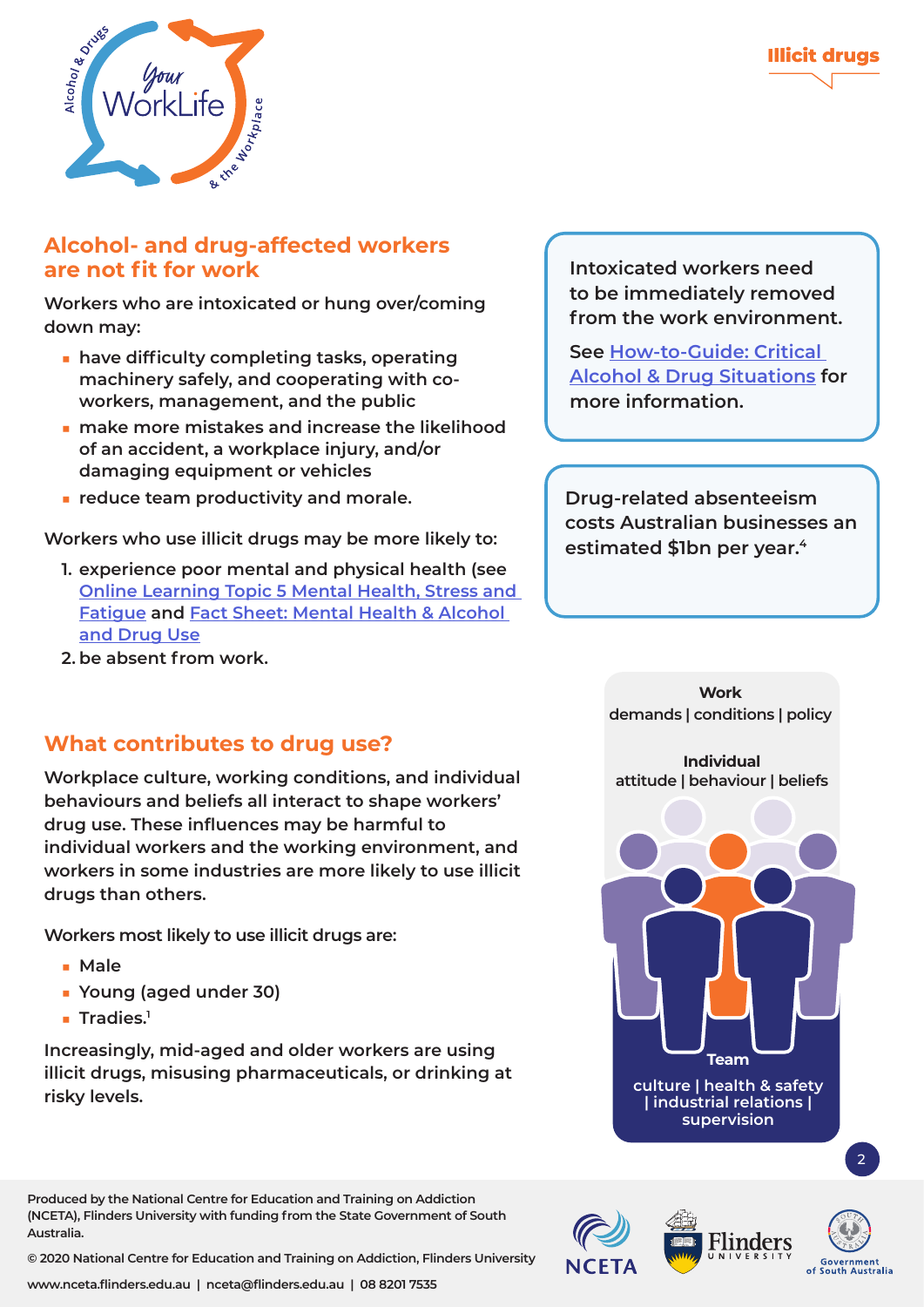

#### **How drugs affect workers**

■ **for long periods of time.** 

**All drugs affect the central nervous system (CNS). Drugs are classified as depressants, stimulants, or hallucinogens depending on how they affect the brain and body.** 

**All drugs can negatively impact workers' short- and long-term physical and mental health, social and family relationships, and workplace health and safety if used:**

- **incorrectly (e.g., by mixing alcohol and drugs, using multiple drugs, or taking more than prescribed)**
- **in the wrong place (e.g., at work or in unfamiliar/ unsafe settings)**
- at the wrong time (e.g., while driving or before an **important event)**

**Workplace alcohol and drug policies should target working conditions and cultures which foster risky alcohol and drug use.**

**See How to Guid[e: Assessing](https://worklife.flinders.edu.au/download_file/622/0)  [Workplace Alcohol and Drug](https://worklife.flinders.edu.au/download_file/622/0)  [Risk](https://worklife.flinders.edu.au/download_file/622/0) for more information.**

| <b>CNS Classification</b> | <b>Examples</b>                                                                                              | <b>Central Nervous System (CNS) Effects</b>                                                                                                                                                                                                                                                                                                                                                                                                                                     |  |
|---------------------------|--------------------------------------------------------------------------------------------------------------|---------------------------------------------------------------------------------------------------------------------------------------------------------------------------------------------------------------------------------------------------------------------------------------------------------------------------------------------------------------------------------------------------------------------------------------------------------------------------------|--|
| <b>Depressants</b>        | Alcohol, cannabis,<br>GHB, opiates (heroin,<br>morphine, codeine)<br>and benzodiazepines<br>(tranquillisers) | Feelings of wellbeing, calmness and relaxation,<br>drowsiness<br>Can relieve pain and anxiety and decrease environmental<br>awareness<br>Can cause sleepiness<br>Can slow respiration and stop breathing<br>May cause memory problems, depression and poor<br>coordination                                                                                                                                                                                                      |  |
| <b>Stimulants</b>         | Caffeine, nicotine,<br>amphetamines<br>(speed and Ice),<br>cocaine and ecstasy<br>(MDMA)                     | Increase activity, talkativeness, and feelings of wellbeing,<br>self-confidence and power<br>Reduced fatigue and appetite<br>Increase irritability, argumentativeness, extreme<br>nervousness and sleeplessness<br>May lead to delusions and hallucinations or aggression<br>Mood and perception changes<br>Sometimes hallucinations<br>Dilated pupils, rapid heartbeat, muscular weakness,<br>trembling, nausea, chills and hyperventilation<br>Anxiety and feelings of panic. |  |
| <b>Hallucinogens</b>      | Ketamine, LSD, PCP,<br>'magic mushrooms'                                                                     |                                                                                                                                                                                                                                                                                                                                                                                                                                                                                 |  |

**Produced by the National Centre for Education and Training on Addiction (NCETA), Flinders University with funding from the State Government of South Australia.** 





**© 2020 National Centre for Education and Training on Addiction, Flinders University**

**www.nceta.flinders.edu.au | nceta@flinders.edu.au | 08 8201 7535**